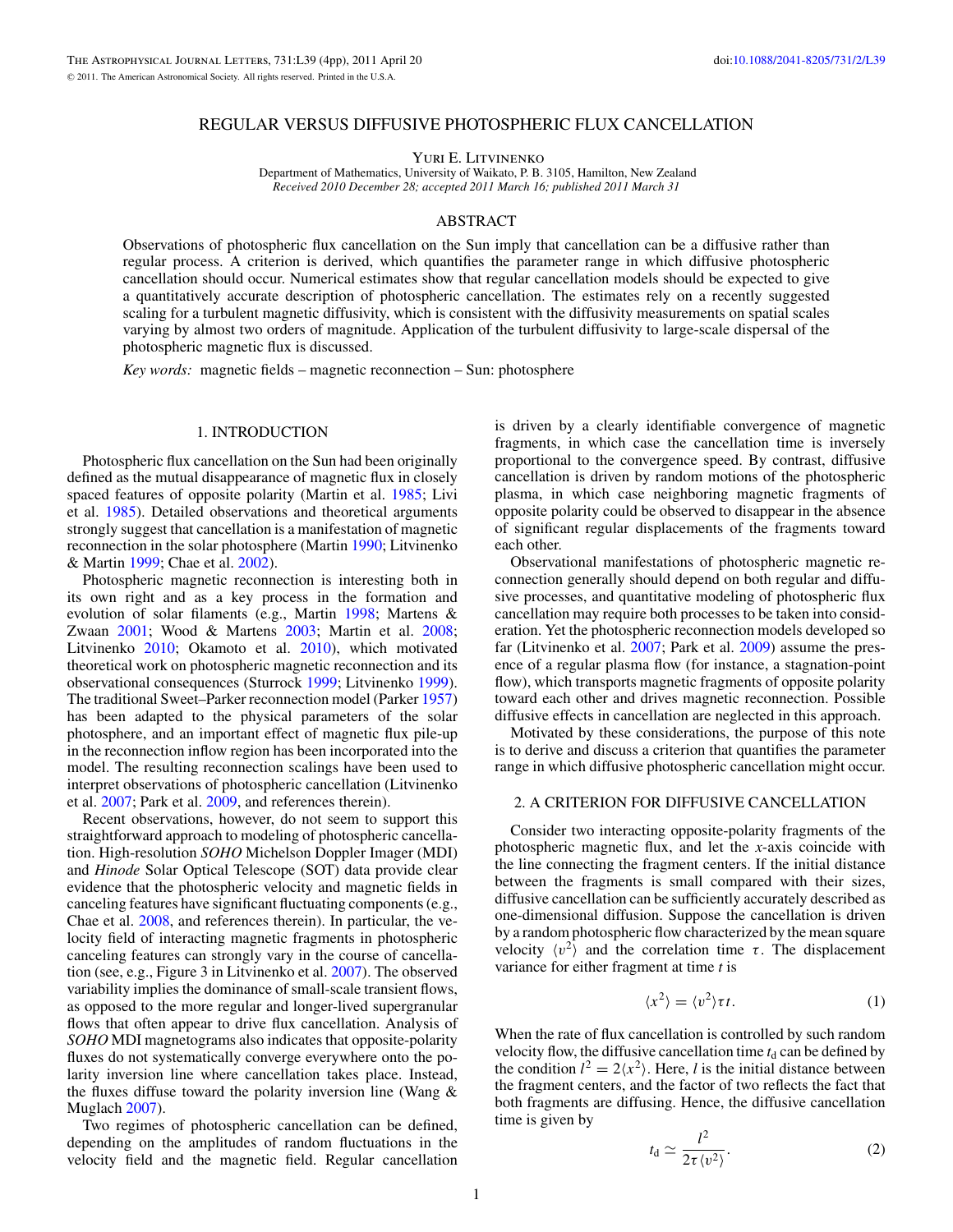<span id="page-1-0"></span>By contrast, given a regular convergence speed *u* of either fragment, the regular cancellation time is simply

$$
t_{\rm r} \simeq \frac{l}{2u}.\tag{3}
$$

The condition  $t_d < t_r$  identifies the parameter range in which regular cancellation is dominated by diffusive cancellation:

$$
\frac{ul}{\tau \langle v^2 \rangle} < 1. \tag{4}
$$

A numerical estimate for the critical value of *u*, separating the diffusive and regular cancellation regimes, can now be made once the values of  $\tau$  and  $\langle v^2 \rangle$  are specified. For example, Sturrock  $& Uchida (1981)$  $& Uchida (1981)$ , in their analysis of stochastic motion of magnetic field lines at the photospheric level, employed the values of the correlation time  $\tau \simeq 2 \times 10^3$  s and the photospheric root-mean-square speed  $\langle v^2 \rangle^{1/2} \simeq 10^5$  cm s<sup>-1</sup>. Using these values in the equation above would lead to  $u < 2$  km s<sup>-1</sup> for  $l = 10^8$  cm and  $u < 0.2$  km s<sup>-1</sup> for  $l = 10^9$  cm. Here the smaller value of *l* corresponds to typical sizes of photospheric canceling features on the quiet Sun (e.g., Litvinenko [1999\)](#page-3-0) and the larger value of *l* to those in solar active regions (e.g., Litvinenko & Martin [1999\)](#page-3-0). Observed cancellation events are characterized by convergence speeds of a few hundred m  $s^{-1}$  (e.g., Litvinenko et al. [2007\)](#page-3-0), which are typical of supergranular flows, implying that the diffusive regime of photospheric cancellation should be easy to detect, especially in smaller canceling features. The problem with an estimate of this sort, however, is that it neglects the likely dependence of both  $\tau$  and  $\langle v^2 \rangle$  on the spatial scale under discussion.

Recently, Chae et al. [\(2008\)](#page-3-0) analyzed *SOHO* MDI and *Hinode* SOT magnetograms, and determined the coefficient of magnetic diffusivity *D* in the solar photosphere as a function of the magnetogram resolution. Chae et al. [\(2008\)](#page-3-0) proposed a turbulent scale-dependent diffusivity  $D = D_0 l^{\alpha}$  to explain the highresolution data, specifically

$$
D\,[\text{cm}^2\,\text{s}^{-1}] \simeq 5\,l^{5/4}\,[\text{cm}].\tag{5}
$$

Chae et al. [\(2008\)](#page-3-0) pointed out that this empirical scaling relation not only summarizes the high-resolution *SOHO* and *Hinode* data but also reproduces the previously reported values of the diffusivity coefficient determined by granular and supergranular flows (e.g., Smithson [1973;](#page-3-0) Schrijver & Martin [1990;](#page-3-0) Berger et al. [1998;](#page-3-0) Hagenaar et al. [1999\)](#page-3-0), although some very large reported values of diffusivity are not described by the scaling (e.g., Simon et al. [1995;](#page-3-0) Giacalone & Jokipii [2004\)](#page-3-0). In fact, Equation  $(5)$  is consistent with the observed diffusivities associated with spatial scales varying by almost two orders of magnitude, with the corresponding values of *D* ranging between  $\approx$ 1 km<sup>2</sup> s<sup>-1</sup> and  $\approx$ 200 km<sup>2</sup> s<sup>-1</sup>. It may be of particular physical interest that the power-law index  $\alpha = 5/4$  in the scaling for *D* is consistent with the concept that the diffusivity is produced by the Iroshnikov–Kraichnan magnetohydrodynamic turbulence (Iroshnikov [1963;](#page-3-0) Kraichnan [1965\)](#page-3-0). Indeed, if the correlation time  $\tau$  is identified with a turbulent eddy turnover time,

$$
\tau \simeq l/\langle v^2 \rangle^{1/2},\tag{6}
$$

the turbulent magnetic diffusivity is defined as

$$
D \simeq \tau \langle v^2 \rangle, \tag{7}
$$

and it follows that

$$
\langle v^2 \rangle^{1/2} \sim l^{1/4},\tag{8}
$$

as in the Iroshnikov–Kraichnan turbulence.

Now Equations (4), (5), and (7) can be combined to give the sought-after criterion for diffusive cancellation:

$$
ul/D < 1\tag{9}
$$

or

$$
u\,[\mathrm{cm\,s}^{-1}] < 5\,l^{1/4}\,[\mathrm{cm}],\tag{10}
$$

which gives  $u < 5$  m s<sup>-1</sup> for  $l = 10^8$  cm and  $u < 9$  m s<sup>-1</sup> for  $l = 10^9$  cm. Thus, diffusive effects can be significant only in canceling features that are characterized by very slow convergence of magnetic fragments. Because the observed cancellation speed *u* is typically a few hundred m s<sup>-1</sup>, the criterion justifies the use of regular cancellation models in interpreting photospheric canceling features (e.g., Litvinenko et al. [2007\)](#page-3-0). The diffusive cancellation time would be as large as  $t_d \approx 10^5$  s for  $l = 10^8$  cm, for example.

The dependence of the predicted critical value of *u* on the fragment size *l* is a consequence of the turbulent scaling (Equation  $(8)$ ), which leads to the scaling

$$
t_{\rm d} \sim l^2/D(l) \sim l^{3/4} \tag{11}
$$

for the turbulent diffusion time. Because  $t_r \sim l$ , the condition  $t<sub>d</sub> < t<sub>r</sub>$  cannot be satisfied for smaller canceling magnetic fragments, if the condition is not satisfied for larger fragments. Note for clarity that if the canceling fragments have very small sizes or strongly irregular shapes, resistive diffusion should become more significant than turbulent diffusion. The corresponding length scales, however, are estimated to be as small as 30 km (Chae et al. [2008\)](#page-3-0).

## 3. MAGNETIC FOOTPOINT DIFFUSION IN THE PHOTOSPHERE

The argument of the previous section relies on the empirical formula (Equation (5)) for the diffusion coefficient *D*(*l*). It is natural to ask whether this form of *D* is meaningful when applied to large-scale dispersal of magnetic flux in the photosphere, as opposed to small-scale flux cancellation considered so far.

Because the diffusion timescale  $t_d \sim l^{3/4}$  and the regular timescale  $t_r \sim l$ , it is evident that the magnetic field evolution on sufficiently large spatial scales should be diffusive. Leighton [\(1964\)](#page-3-0) was the first to interpret the observed dispersal and migration of photospheric magnetic fields as a randomwalk diffusion-like process, caused by supergranular convection. Leighton [\(1964\)](#page-3-0) assumed a constant value of the diffusion coefficient *D*. For a scale-dependent diffusion coefficient *D*(*l*), however, the motion of a footpoint is controlled by a dominant turbulent velocity component on the largest scale. Hence, it is convenient to study the process of relative diffusion, corresponding to the increase in distance between footpoints. Similarly, effects of a regular velocity are subtracted from the data when the diffusion coefficient is derived using a sequence of highresolution magnetograms (Chae et al. [2008\)](#page-3-0). The standard theoretical description of relative diffusion in a turbulent medium is a partial differential equation, motivated by the usual diffusion equation (Richardson [1926\)](#page-3-0), and it is the approach adopted in this Letter (see Chukbar [1993](#page-3-0) for alternative approaches).

Consider, therefore, the probability *P*(*l,t*)*dl* for neighboring diffusing magnetic fragments to be separated by a distance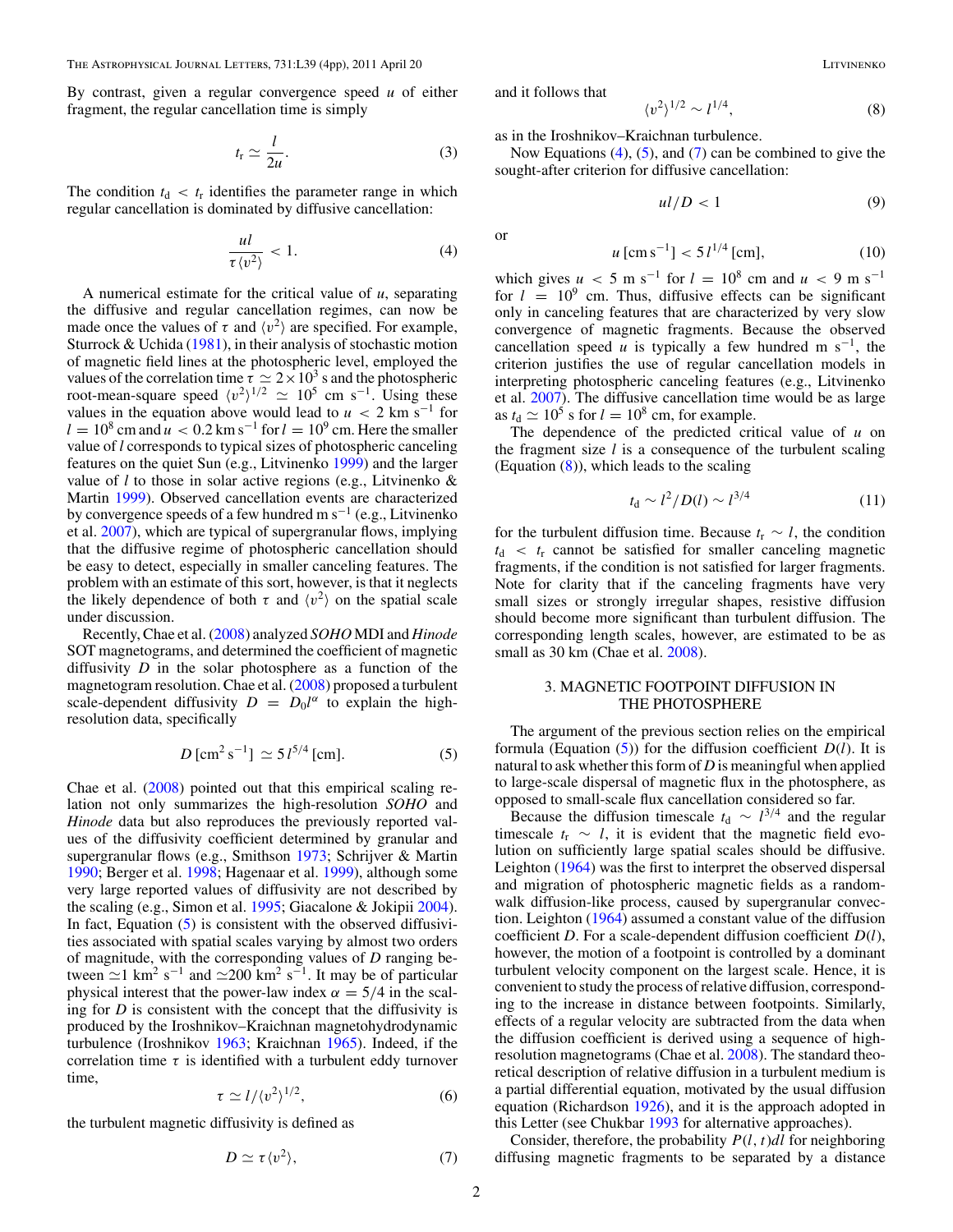*l* after time *t*. For clarity, consider first a one-dimensional diffusion model. On adopting the turbulent diffusion coefficient (Equation  $(5)$ ) due to Chae et al.  $(2008)$ ,

$$
D(l) = D_0 l^{5/4},\tag{12}
$$

the dispersal of an initially localized photospheric magnetic flux is described by

$$
\frac{\partial P}{\partial t} = \frac{\partial}{\partial l} \left( D_0 l^{5/4} \frac{\partial P}{\partial l} \right).
$$
 (13)

The normalization of the probability density  $P(l, t)$  is given by

$$
\int_0^\infty P(l, t)dl = 1.
$$
 (14)

It is worth emphasizing that the turbulent diffusivity *D*(*l*) depends on the footpoint separation *l* rather than position *x*. The probability density  $P(l, t)$  is independent of *x*, and the effect of a position-dependent diffusivity is altogether different from the one studied here.

It is clear on dimensional grounds that the typical footpoint separation satisfies

$$
\langle l \rangle \simeq (D_0 t)^{4/3}.
$$
 (15)

More formally, this scaling follows from the solution to an initial value problem  $P(l, 0) = P_0(l)$ :

$$
P(l, t) = \int_0^\infty G(l, \xi, t) P_0(\xi) d\xi,
$$
 (16)

where

$$
G(l, \xi, t) = \frac{4}{3} (D_0 t)^{-1} (l\xi)^{-1/8} \exp\left[-\frac{16}{9} \frac{(l^{3/4} + \xi^{3/4})}{D_0 t}\right] \times I_{1/3} \left[\frac{32}{9} \frac{(l\xi)^{3/8}}{D_0 t}\right]
$$
(17)

is the Green's function, and  $I_{1/3}$  is a modified Bessel function. For the initial condition  $P_0(l) = \delta(l)$  or asymptotically for large *t* for any localized initial distribution  $P_0(l)$ , the probability density simplifies to a self-similar solution

$$
P(l,t) = \left[ \left( \frac{3}{4} \right)^{5/3} \Gamma \left( \frac{4}{3} \right) \right]^{-1} (D_0 t)^{-4/3} \exp \left( -\frac{16}{9} \frac{l^{3/4}}{D_0 t} \right),\tag{18}
$$

where  $\Gamma$  is the Gamma function, which leads to Equation (15). Generalization of the formal solution for an arbitrary power-law dependence  $D(l) = D_0 l^{\alpha}$  is straightforward.

Similarly, the probability density  $P(l, t)$  in two dimensions is found by solving

$$
\frac{\partial P}{\partial t} = \frac{\partial}{\partial l} \left[ D_0 l^{9/4} \frac{\partial}{\partial l} \left( \frac{P}{l} \right) \right],\tag{19}
$$

and a self-similar solution in this more realistic case is given by

$$
P(l,t) = \left[ \left( \frac{3}{4} \right)^{13/3} \Gamma \left( \frac{8}{3} \right) \right]^{-1} (D_0 t)^{-8/3} l \exp \left( -\frac{16}{9} \frac{l^{3/4}}{D_0 t} \right),\tag{20}
$$

which again leads to Equation (15).

Following Leighton [\(1964\)](#page-3-0), observers typically assume the footpoint diffusion coefficient to be a constant (e.g., Schrijver & Martin [1990;](#page-3-0) Hagenaar et al. [1999\)](#page-3-0). It is well known that essentially the same diffusion equation describes the usual displacement probability density and  $P(l, t)$  if  $D = \text{const}$ (Richardson [1926\)](#page-3-0), in which case the diffusion coefficient is equal to  $\langle l^2 \rangle /t$  times a numerical coefficient. By contrast, the quantity  $\langle l^2 \rangle /t$  cannot be a constant if  $D = D(l)$ . In fact, it follows from Equation (15) that

$$
\langle l^2 \rangle / t \sim t^{5/3}.
$$
 (21)

This scaling agrees, at least qualitatively, with the results of Hagenaar et al. [\(1999\)](#page-3-0) who analyzed *SOHO* MDI magnetograms and concluded that the diffusion coefficient appeared to be an increasing function of the time interval for which it was measured. Hagenaar et al. [\(1999\)](#page-3-0) ascribed this result to diffusion driven by random flows on both the granular and supergranular scales. While little is known about the dynamics on the intermediate scales, Hagenaar et al. [\(1999\)](#page-3-0) also hypothesized the presence of an additional, much larger diffusive scale.

The concept that random displacements of magnetic footpoints occur on several scales, advocated by Hagenaar et al. [\(1999\)](#page-3-0), is consistent with the analysis of Chae et al. [\(2008\)](#page-3-0), who argued that the observed diffusion reflects the presence of a turbulent spectrum of fluctuations of the photospheric velocity and magnetic fields. What remains unclear though is whether the random flows that drive diffusion occur on distinct or overlapping scales. In the latter case, a continuous approximation for the diffusion coefficient *D*(*l*), adopted in this Letter, should be more accurate.

#### 4. DISCUSSION

The diffusive regime of photospheric cancellation has not yet been analyzed as thoroughly as regular cancellation either observationally or theoretically. Such analyses will be required in order to gain a better understanding of the relative roles of diffusive and regular processes in photospheric cancellation. Although small-scale fluctuating components of the photospheric velocity are averaged out in the data, they lead to an effective diffusion of magnetic flux concentrations.

As argued in this Letter, two related estimates suggest that diffusive effects play a relatively minor role in photospheric cancellation. First, the observed cancellation speeds are typically too fast to be explained by magnetic field diffusion in the photosphere. Second, the dependence of the diffusive cancellation time on the length scale  $t_d \sim l^{3/4}$  means that diffusive cancellation cannot occur on smaller scales either. As usual, magnetic reconnection corresponds to a balance between resistive and advective effects, and so resistive diffusion becomes more significant than turbulent diffusion on very small length scales.

Therefore, a somewhat surprising conclusion is that regular cancellation models (e.g., Litvinenko et al. [2007;](#page-3-0) Park et al. [2009\)](#page-3-0) should be expected to give a quantitatively accurate description of photospheric cancellation.

While the observed diffusivity *D*(*l*) is consistent with the Iroshnikov–Kraichnan turbulent spectrum (Chae et al. [2008\)](#page-3-0), the spectral slope generally is expected to depend on the strength of the large-scale magnetic field that corresponds to the axial field in solar coronal loops (Matthaeus & Zhou [1989\)](#page-3-0). As noted by the referee, theoretical models of anisotropic magnetohydrodynamic spectral transfer have been developed